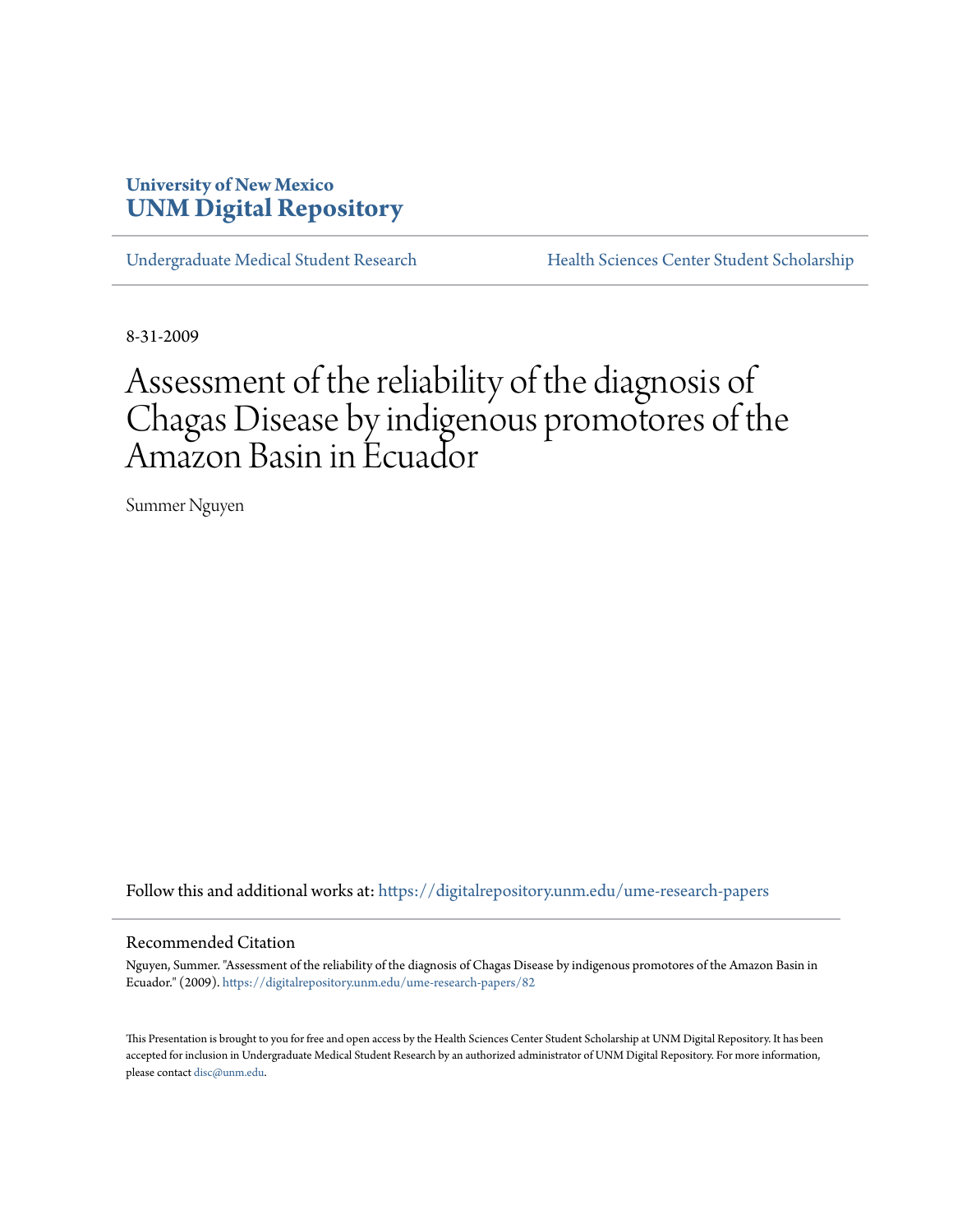# **Assessment of the reliability of the diagnosis of Chagas Disease by indigenous promotores of the Amazon Basin in Ecuador**

# **Mentor: Dale Alverson, MD Student: Summer Nguyen**

#### **ABSTRACT:**

Chagas disease, caused by the protozoan parasite, *Trypanosoma cruzi*, is the most important vector-borne disease in Latin America. It is estimated that 16 to 18 million people are infected with Chagas disease and some 50,000 people die each year. In endemic countries, people living in rural areas are at greatest risk for acquiring infection. Ecuador is one of these countries, and it is estimated that between 2.4-3.8 million people in Ecuador are exposed to Chagas disease, primarily in the Eastern endemic coastal region. The indigenous people of the Amazon region in Ecuador have historically been protected from Chagas disease due to a geographic border provided by the Andes Mountain Range. However, recent developments in oil mining in the Amazon Basin have created a need for migratory workers resulting in a population shift from the Chagas endemic coastal region into the Amazon Basin. This migratory shift can have an ecological as well as epidemiological impact on the indigenous population by the introduction of a disease that is largely unknown, opening new possibilities for expanding the domestic cycle of Chagas disease. This research study is an assessment of the reliability of the recognition and diagnosis of Chagas Disease by indigenous promotores of the Amazon Basin in Ecuador. Survey questionnaires were conducted in face-to-faceinterviews with indigenous promotores who lived and worked in the communities along the Napo River of the Orelleans province in Northeastern Ecuador Amazonia. The questionnaire is compose of simple yes/no, multiple choice, and open-ended questions designed to assess the knowledge of acute and chronic stages of Chagas disease, signs and symptoms, and knowledge of Chagas transmission vectors. The survey included 18 of the 22 communities present, covering 81.8% of the entire available communities. Of these communities, 15 were included in the survey, and 3 were excluded. A total of 19 interview-surveys were conducted. 42% (8 out of 19) of the promotores surveyed reported seeing the symptoms of the early stage of Chagas disease. However only 5 promotores (30%, 5 out of 19) can correctly identify acute Chagas Disease and none knew that Chagas Disease had chronic sequelae. Currently there is no cure for Chagas disease and public health efforts have aimed to prevent the transmission by education and implementing bed nets to prevent infections. The success of these implementations relies on the recognition of Chagas disease among the indigenous promotores who are in a position to be the first to recognize the signs of acute Chagas disease. The results of our survey demonstrated that less than half of the indigenous promotores in Amazonia Ecuador along the Napo River had knowledge of Chagas disease. Chagas is reported to be present in the region, however there is little evidence that it can be reliably reported by the local indigenous promotores.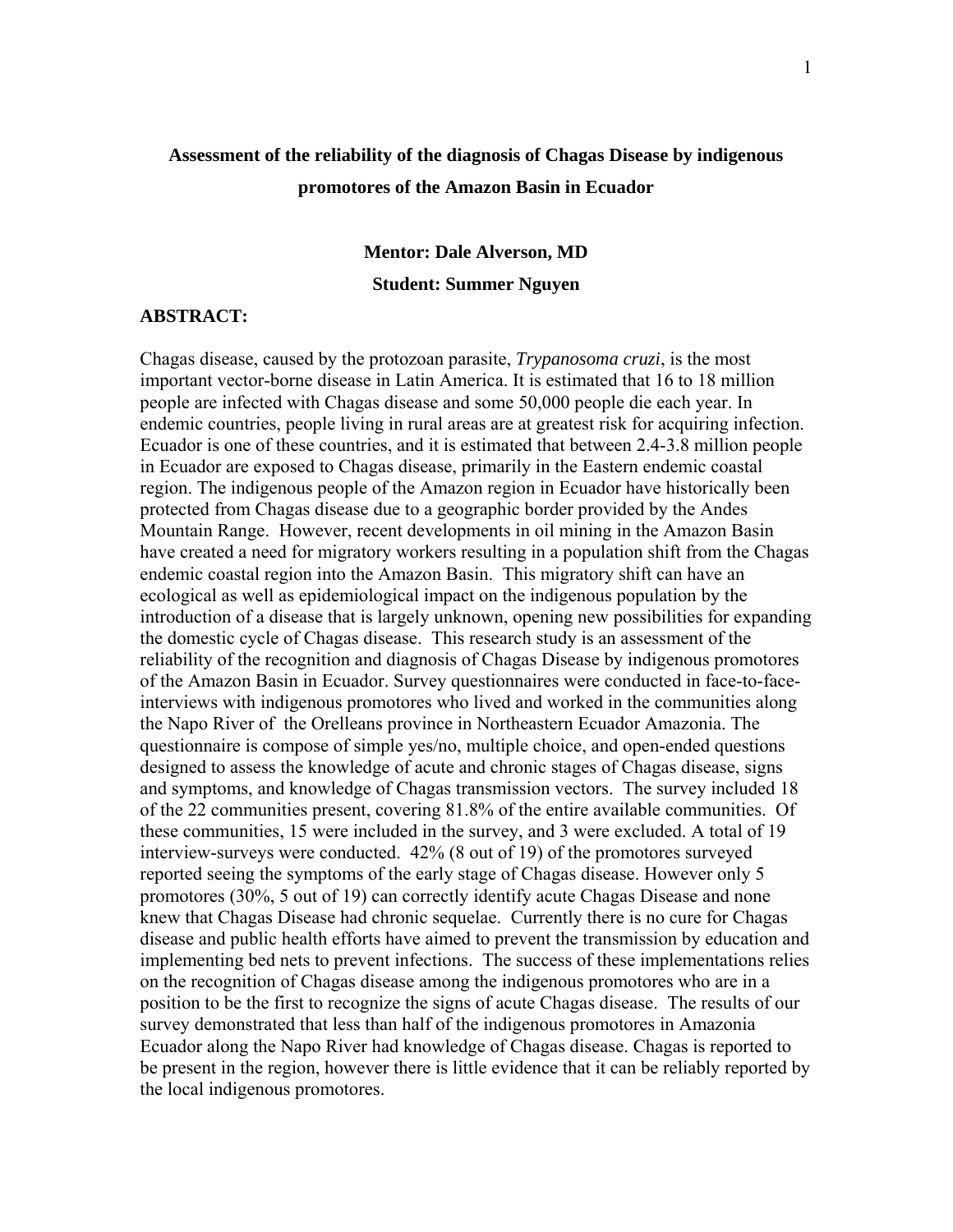#### **INTRODUCTION:**

Chagas is a serious disease without cure. Its adverse affects can lead to serious complications that result in death and a shortened life expectancy. Among people indigenous to the Amazon regions, Chagas may be an endemic disease that is on the rise due to a changing migratory population and large-scale population movements from coastal Chagas endemic region of Ecuador towards the Amazon Basin. The parasite *Trypanosoma cruzi* carries Chagas disease, a chronic illness that has serious health implications, worldwide it is estimated that between 16-18 million people are infected with Chagas (CDC 2004) and of those infected, approximately 50,000 people will die each year. This study will be the first to examine the knowledge of local indigenous health practitioners in the recognition of Chagas disease. It is estimated that approximately 1.6% of the population of Ecuador is infected with Chagas disease, this indicates that there are up to 200,000 people affected and nearly 25% of the population are at risk.

In Ecuador, three main factors have characterized the transmission and persistence of Chagas disease: 1) The presence of *Trypanosoma cruzi* transmission in endemic areas of coastal and southern Ecuador 2) The variety of Triatomine insect vectors capable of *T. cruzi* transmission and 3) The presence of a large population at risk due to the substandard housing infrastructure and dwelling (Rizzo 2003). Altogether these factors have led to an estimate that 2.4-3.8 million people in Ecuador are exposed to the risk of *T. cruzi* transmission (Aguilar 1996). It has previously been reported that the most endemic regions of Chagas disease in Ecuador is in the provinces of the south coastal region and the central northern pacific coast (Abad-Franch 2002).

The Amazon region of Ecuador has been protected from *T. cruzi* transmission by the Andes mountain range which separates the Amazon Basin from the costal Chagas endemic region, making a physical barrier. In the Amazon region there are three subclasses of Triatomine bugs (*Reduviidae pictipes, Reduviidae rubsutus*, and *Panstrongylus geniculatus*) endemic to the area capable of *T. cruzi* transmission (Aguilar 1999) as disease vectors. Although the vectors for Chagas disease are present, historically the disease has largely been confined to the region west of the Andes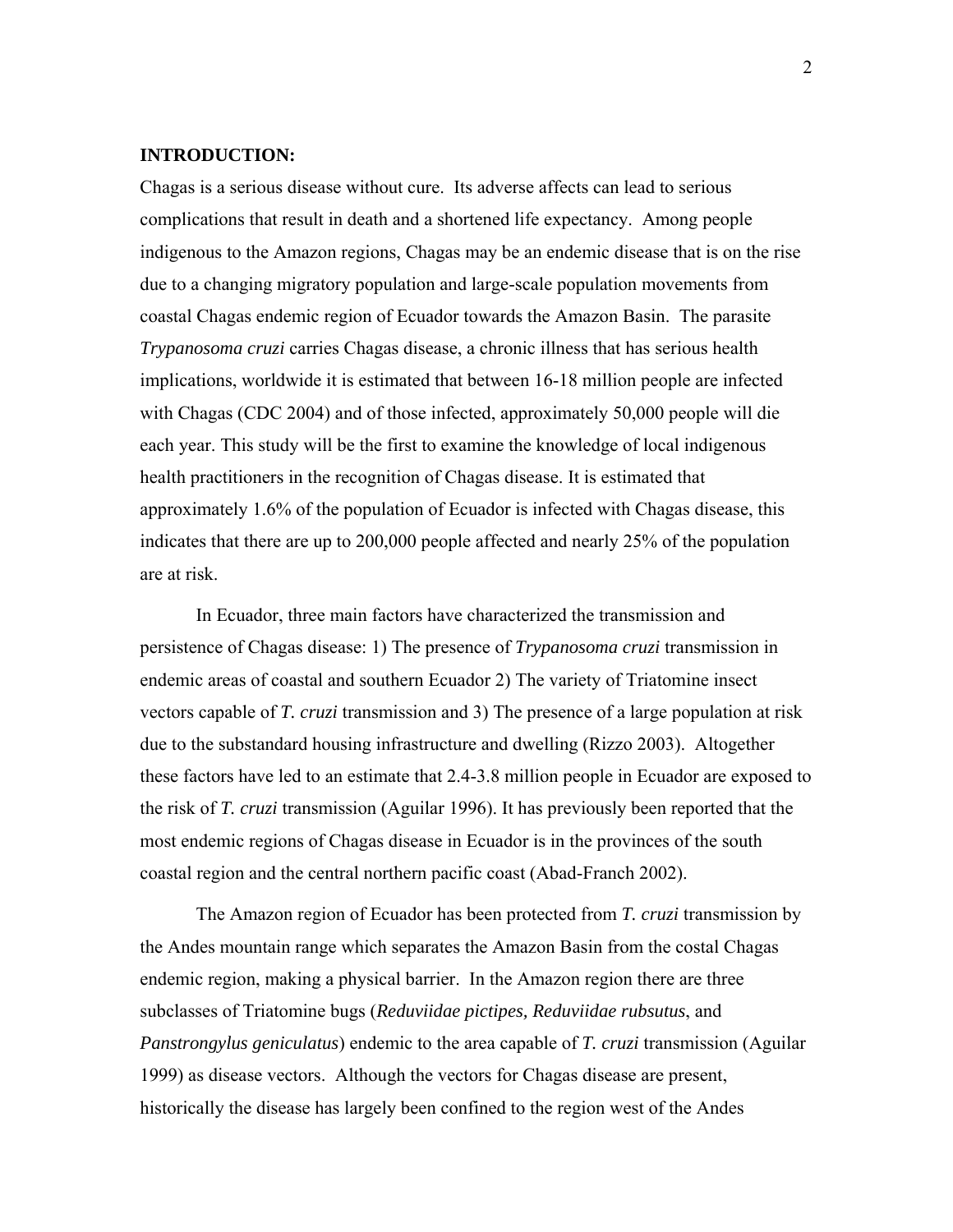Mountain which creates a geographic barrier. However with the influx of migratory workers from the coastal endemic areas and the availability of transportation, there is data to suggest that Chagas disease is spreading into the Amazon region (Chico 1997). Serological surveys have demonstrated that between 1-2% of the people in the Amazon Basin may unknowingly be infected with Chagas (Chico 1997) and the seroprevalence of Chagas is reported to be 2.4% in the Amazon Basin (Grijalva 2003). The rate is variable among different communities, and age stratification. Elder people (adults 50 years of age or older) have a higher prevalence than children. Among children  $\leq 10$  years, there is a range from 1.2%- 4.8% depending on the community they live in, the high rate of infection suggests that a peri-domestic transmission rather than sylvatic transmission is more important (Chico 1997).

As Chagas may often present with a vague acute phase and a long latency period, the recognition of Chagas becomes difficult especially without the aid of serology. Chagas disease can be hard to detect in the population because it has a short acute phase with similar signs and symptoms of the flu and a long latent asymptomatic phase that is anywhere between 10-40 years. The best means of detecting Chagas disease is serology or the recognition of the Romana's sign which is a transient unilateral peri-orbital edema. Given its chronic nature, Chagas is a disease that will increase in prevalence among the people of the Amazon region and recognition of the symptoms associated with it will be helpful in assessing public health prevention methods.

This medical research project proposes an exploratory analysis of the impact of Chagas disease (*Trypanasoma cruzi*) in the Amazon region of Ecuador. In particular, it is interested in the recognition of Chagas by the local indigenous promotores. The promotores are important because they serve as indigenous health practitioners in the village where doctors are not available. There is usually one promotore per village and they are also in a unique position to be the first to see signs and symptoms of Chagas disease. This study is designed to examine the knowledge of local indigenous promotores in the recognition of Chagas disease. This research study was done with the approval and support of the Universidad Tecnologica Equinoccial (UTE), in Ecuador.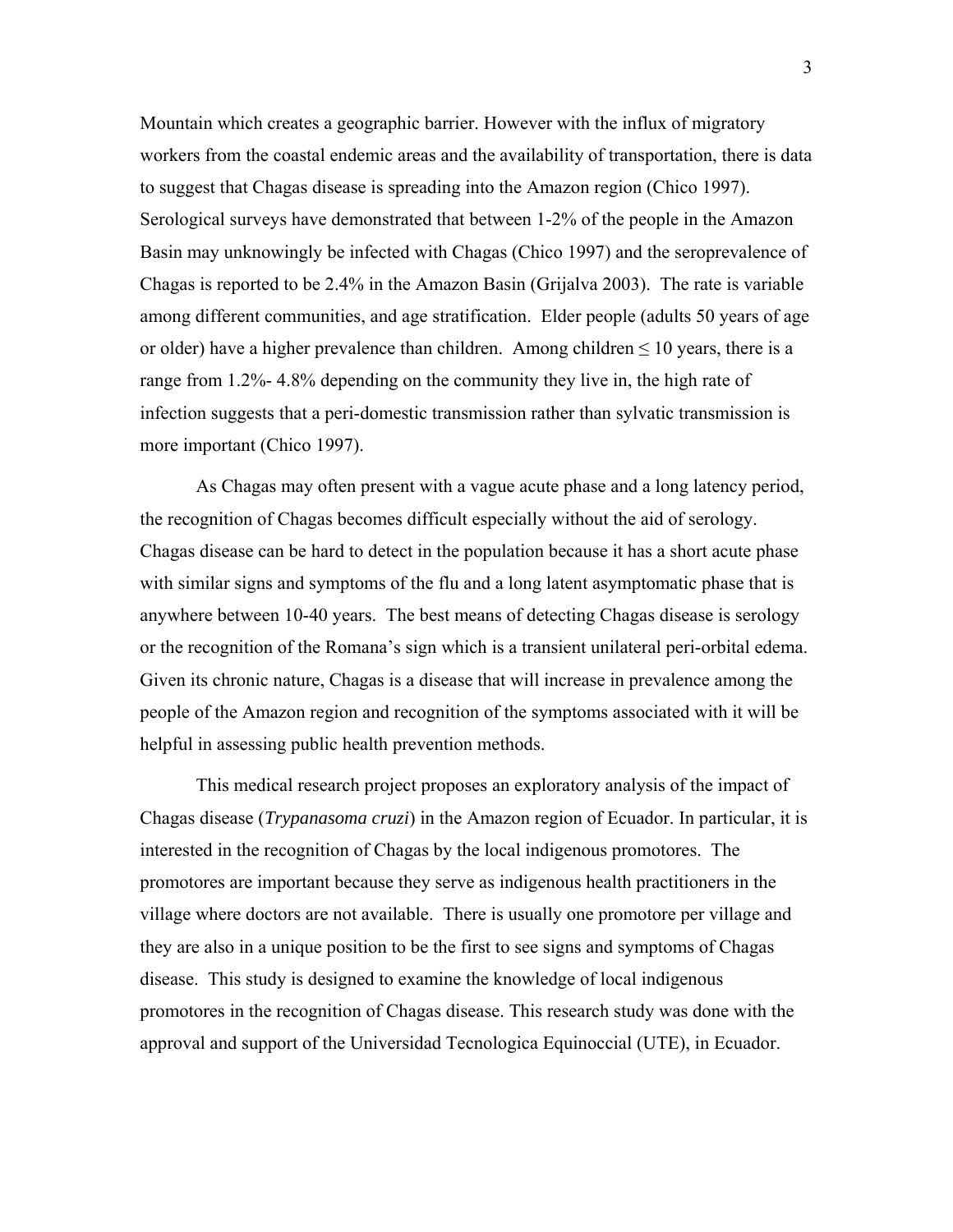

Fig 1. To the right are villages along the Amazon River, Rio Napo in Northeastern Ecuador visited in this study. The nearest town Coca is approximately 140 miles away.

#### **METHODS:**

1. Survey questionnaires were conducted in face-to-face-interviews with indigenous promotores who lived and worked in the communities along the Napo River of the Orelleans province in Northeastern Ecuador Amazonia. The interviewees are local health practitioners of the indigenous villages along a 40 mile stretch of the Rio Napo, nestled between the villages/communities of Frontiers de Ecuador and Chiro Isla (fig 1). The promotores must satisfy the criteria of working as a promotore for at least 1 year and being recognized as a promotore by the village he/she works in. Survey and interview questionnaires (see appendix 1) were conducted in Spanish and later translated into English. The questions are composed of simple yes/no, multiple choice, and open-ended questions. A total of 20 questions were utilized in the interview and tape recorded to ensure the accuracy of the response. They targeted areas such as knowledge of acute and chronic stages of Chagas disease, signs and symptoms, knowledge of Chagas transmission vectors, and susceptibility of Chagas infection. The questionnaire was developed based on clinical knowledge of the symptoms of Chagas disease.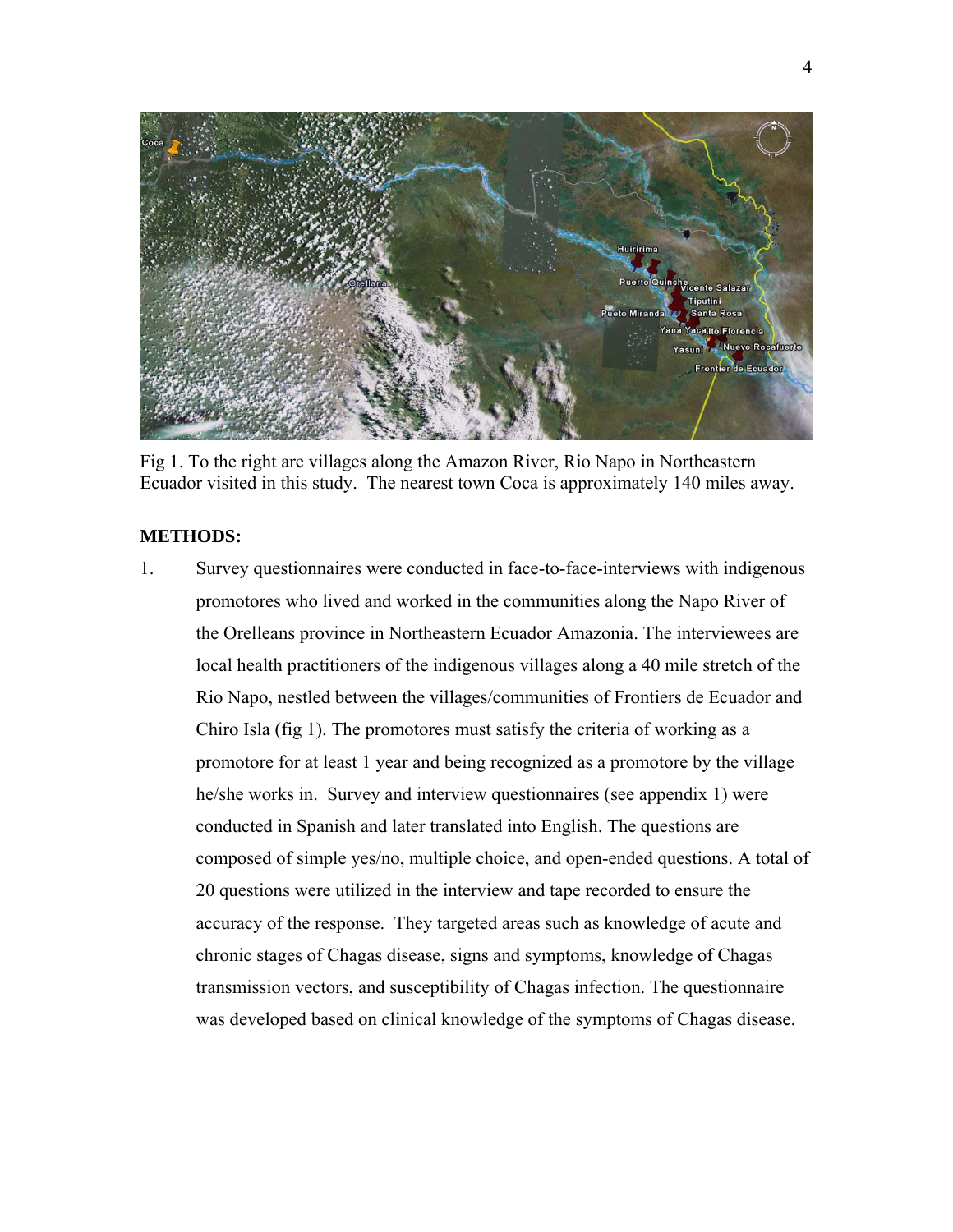- 2. Knowledge of Chagas disease was assessed by a multiple choice and open answer questionnaire that included both conditions that are associated with the disease and conditions that are not. Multiple choice questions were used to explore symptoms, timing of onset, and general characteristic of Chagas disease. Participants were asked to verbally complete a questionnaire that assesses their ability to recognize Chagas disease in either acute or chronic form. Open-ended questions were used to assess the recognition of the Triatomine bug, symptoms, and other general knowledge such as whether the promotores live in an environment that makes them susceptible to Chagas disease, whether they've been bitten by the insect that could serve as a vector for Chagas disease transmission, etc. Other variables are also measured such as the environment and condition of housings in the villages surveyed, method of village construction such as bamboo/wood vs. concrete/brick, the usage of any type of bed netting, and domestic livestock available in the vicinity.
- 3. Dr. Dale Alverson, my mentor, have made trips to Ecuador on July, 2005 to establish contact with the local UTE counterparts and June, 2006 to aide in the research project of other medical students interested in the impact of the petroleum mining. From April-May of 2007, we conducted our interviews and surveys in the Orelleans province in Amazonia Ecuador.

#### **RESULTS:**

**Demographics** Communities total: 22 Communities surveyed: 18 Promotores surveyed: 19

The region that we are surveying is in the Orelleana province of the Amazon Basin, in the Northeastern Ecuador located on the banks of the Napo River. The Orellana province can be accessed by the Rio Napo flowing form the city of Coca to Frontiers de Ecuador, close to the Peruvian Border. This stretch of the river is approximately 140miles in length. in the Aguarico Provincia de Orellana. There are 22 communities that make up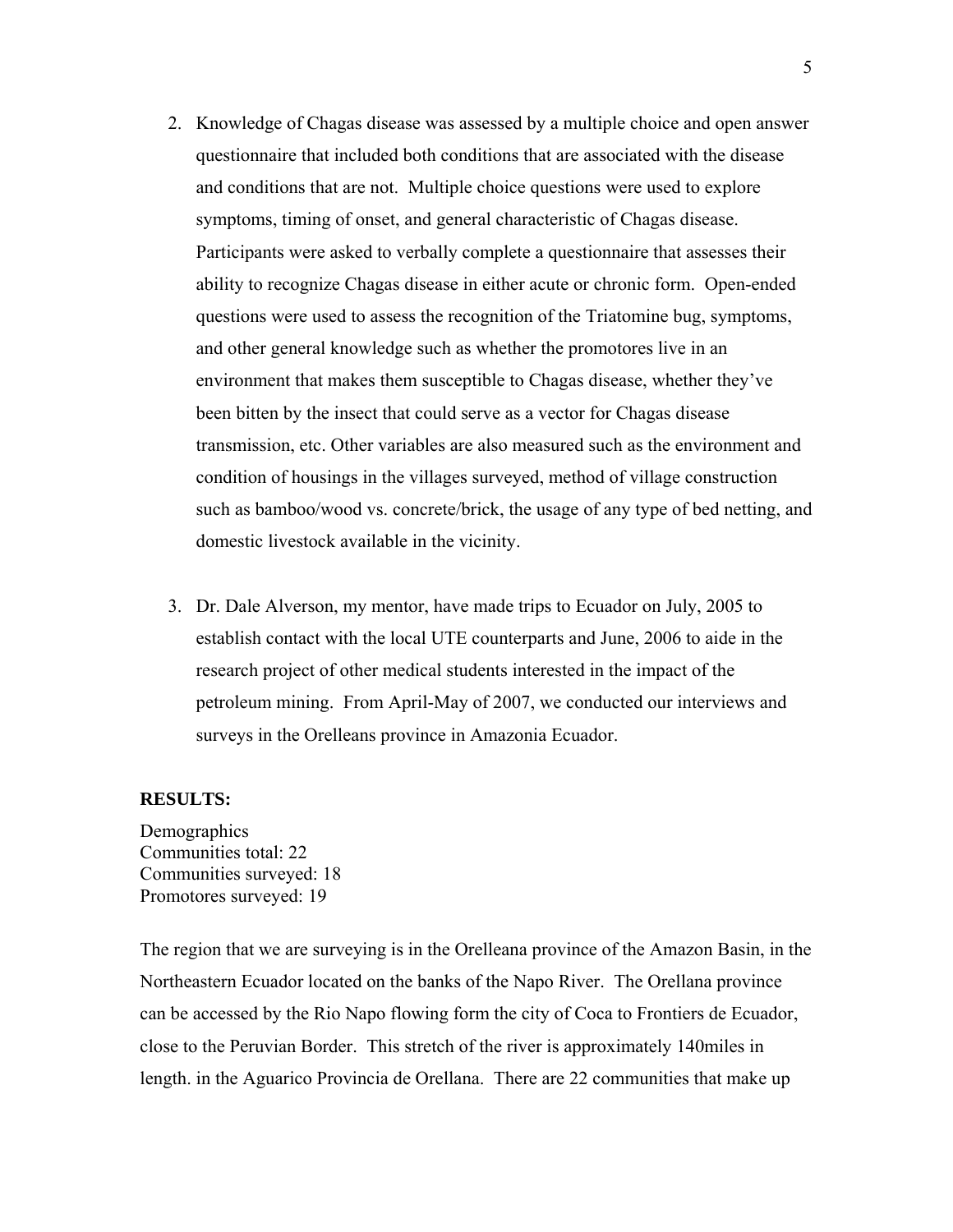the Orlleans province, including a municipal, Nuevo Roca Fuerte and a large town, Tiputini.

The survey included 18 of the 22 communities present, covering 81.8% of the entire available communities in this area. Of these communities, three were excluded from analysis because they did not have a promotor and thus a survey could not be conducted. Two of the three communities without a promotor did not have enough people living in the community to sustain one and thus used the promotores of nearby villages instead. The remaining community without a promotor was the town of Nuevo Roca Fuerte which included a hospital, doctors, nurses, and a dentist. It served as the municipal and center for health care in the Orlleans province along the Rio Napo.

Of the remaining 15 communities with promotores, there are four communities that shared two promotores. The communities of San Vicente and Centro Ocaya shared one promotor and the communities of Yana Yaca and Chiro Isla shared another promotor. The remaining 11 communities had between 1-3 promotores each.

With the exception of Nuevo Roca Feurte and Tiputini, the housing infrastructures in the villages/communities along the Rio Napo were similar. Villages included housing made from predominately wood, thatch, brick and aluminum with very little differences between villages in terms of housing and building infrastructure. Some villages have a central housing structure for community functions. All villages and communities have permanent open space with the absence of windows and doors in community structures and homes. Neuvo Roca Feurte and Tiputini has the addition of permanent cement structures and homes with window screens that are often seen in official or government buildings, but they still included homes with permanent open space and structures made from wood, thatch, or aluminum.

The communities also kept similar types of livestock and animals. They had chickens, dogs, goats, cows, monkeys and turkeys near living quarters. Larger communities had more animals but the types of domestic livestock were largely similar. The size of the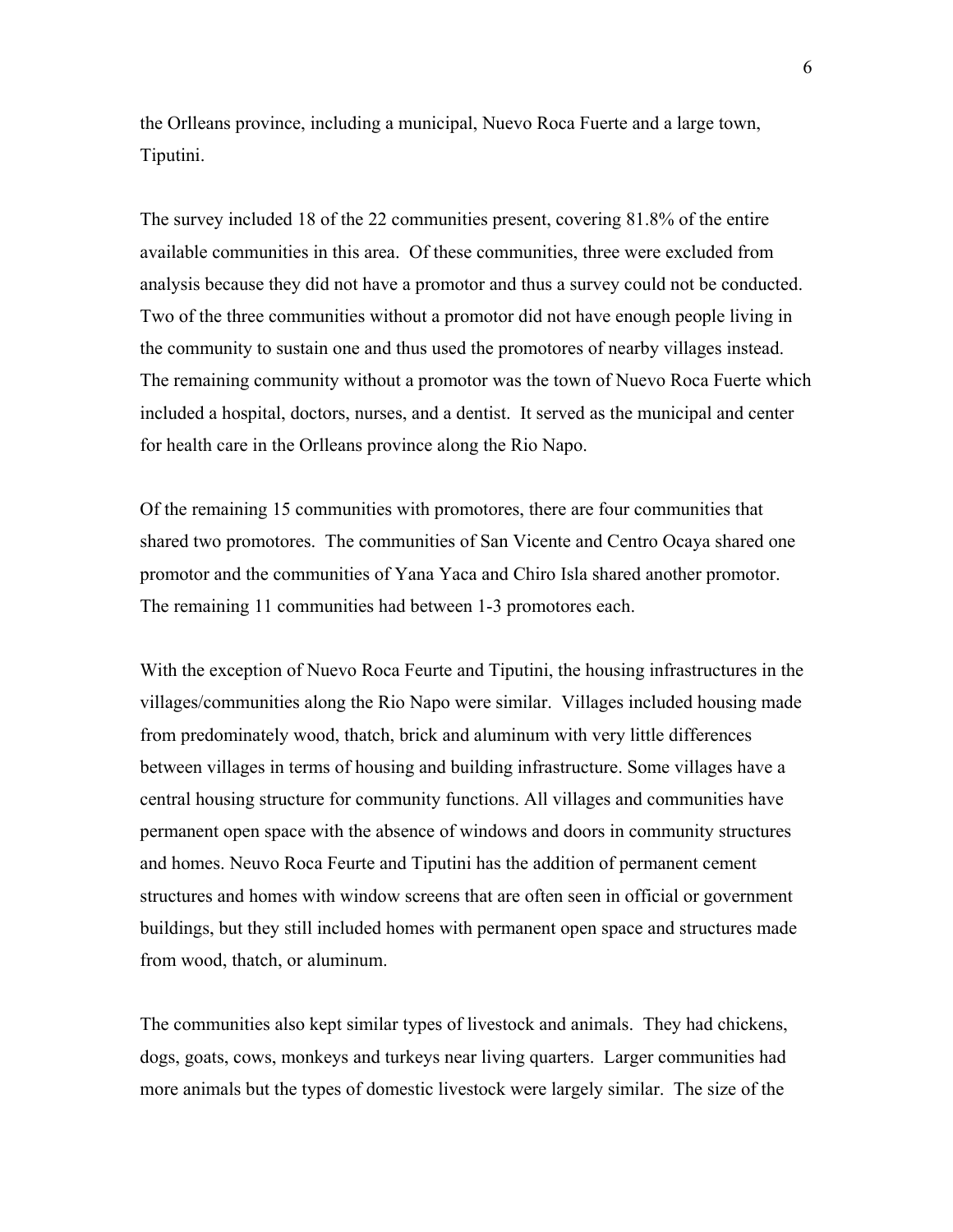villages/communities range from 8 to140 houses, with a rough estimate of 3 to 9 people per house for the communities we visited.

A total of 19 interview-surveys were conducted for the 15 communities with promotores, all of them were face-to-face with one interpreter asking the question and two people recording down the answer. In addition, we utilized tape-recording device simultaneously during the interview process and reviewed the tape after the interview to ensure the accuracy of the information recorded.

All of the promotores surveyed meet the criteria of having at least one year of experience, being recognized in the community as a promotor, and residing in the communities. The promotores were predominately male (78.9%, 15 out of 19 surveyed) and they ranged in age from 23-52 years of age with anywhere from 1-20 years of experience. A slight majority of the promotores had family members who were also promotores (57.9%, 11 out of 19). The educational experiences of the promotores differ widely between communities. Some promotores have little to no requirements to become a promotore whereas others work with a local promotores program and are required to travel to the nearest city Coca for continued education three times a year.

#### **Questions pertaining to Knowledge of Acute Chagas Disease: (Questions 1 to 10)**

Questions #1-10 on the questionnaire addressed the recognition of the acute stage of Chagas disease, a person is considered to be able to recognize the acute stage of Chagas disease if they can answer six of the ten questions correctly and can also correctly identify at least 2 of the symptoms associated with the acute stages of Chagas Disease. Of the 19 promotores that were surveyed, 8 of them report seeing the Romana sign. However only 5 promotores (30%, 5 out of 19) have correctly answer six of the ten questions that relate to knowledge of acute Chagas Disease. These promotores came from three different villages/communities (1 Huririma, 2 Puerto Quinche, and 2 Tiputini).

# **Questions pertaining to knowledge of chronic sequelae of Chagas Disease (Questions #11 to 15)**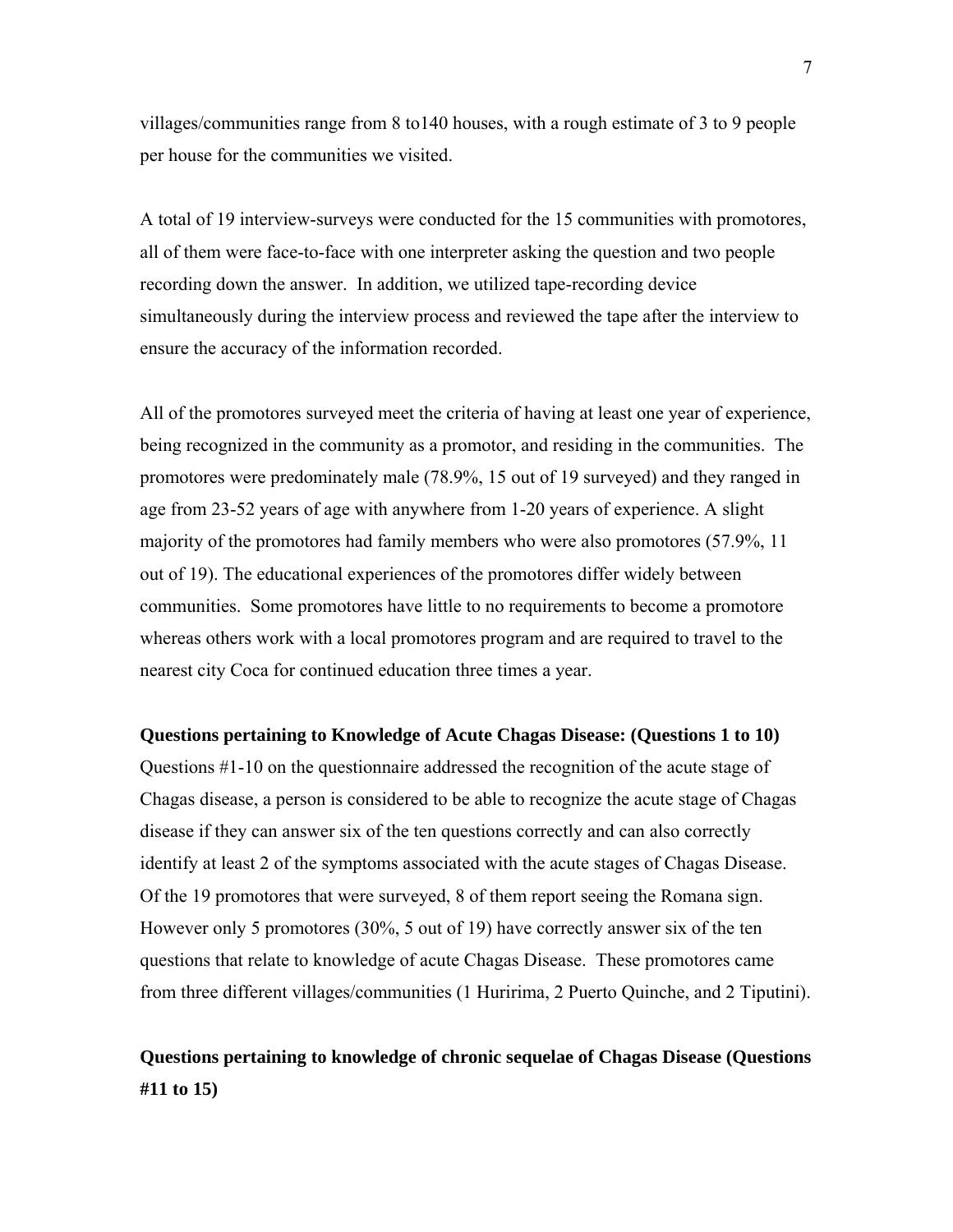A person is consider to have knowledge of the chronic implication of Chagas Disease if they are able to answer four of the five questions correctly and indicating at least 2 of the chronic conditions associated with Chagas. Of the 19 promotores surveyed, none knew that Chagas Disease had chronic sequelae. Even among the 5 promotores who knew about the symptoms associated with acute stage Chagas Disease, none knew of the chronic possible sequelae associated with Chagas.

# **Questions pertaining to Knowledge of the Triatome vector for Chagas Disease: (Questions 16 to 20)**

Questions #16-20 explore the recognition of the Triatome bug, the disease vector for Chagas disease. In the promotores we interviewed, all 19 of them (100%) are able to recognize the Triatome bug when shown a picture. They can correctly identify it by name, "chincha" bug, and are also able to describe the symptoms associated with being bitten by the chincha bug, with one promotore having the additional knowledge that there were three subspecies of the Triatome bug in the Amazonia. Everyone surveyed were also able to correctly identify the habitation of the Triatome, where they are usually found, and their nightly feeding habits. The promotores also report knowing people bitten by the Triatome bug and themselves being bitten by the Triatome. Eighty nine percent of the promotores surveyed (17 out of 19 people) stated that they have been bitten by the bug on many occasions; the remaining two lived in a bigger town, Tiputini, and have only been bitten occasionally. When asked whether or not the Triatome bug can transmit a disease, three promotores believed that it did not. The remainder of the promotores believed that the Triatome did transmit a disease, 8 felt that the disease is leismaniasis, 6 stated Chagas, 1 believed it was malaria, and 1 stated headache.

#### **DISCUSSION:**

#### **1. Outcome of Study**

The results of our survey demonstrated that less than half of the indigenous promotores in the Northeastern part of Amazonia Ecuador along the Napo River had knowledge of Chagas disease. Only three of the 22 villages in our survey population had promotores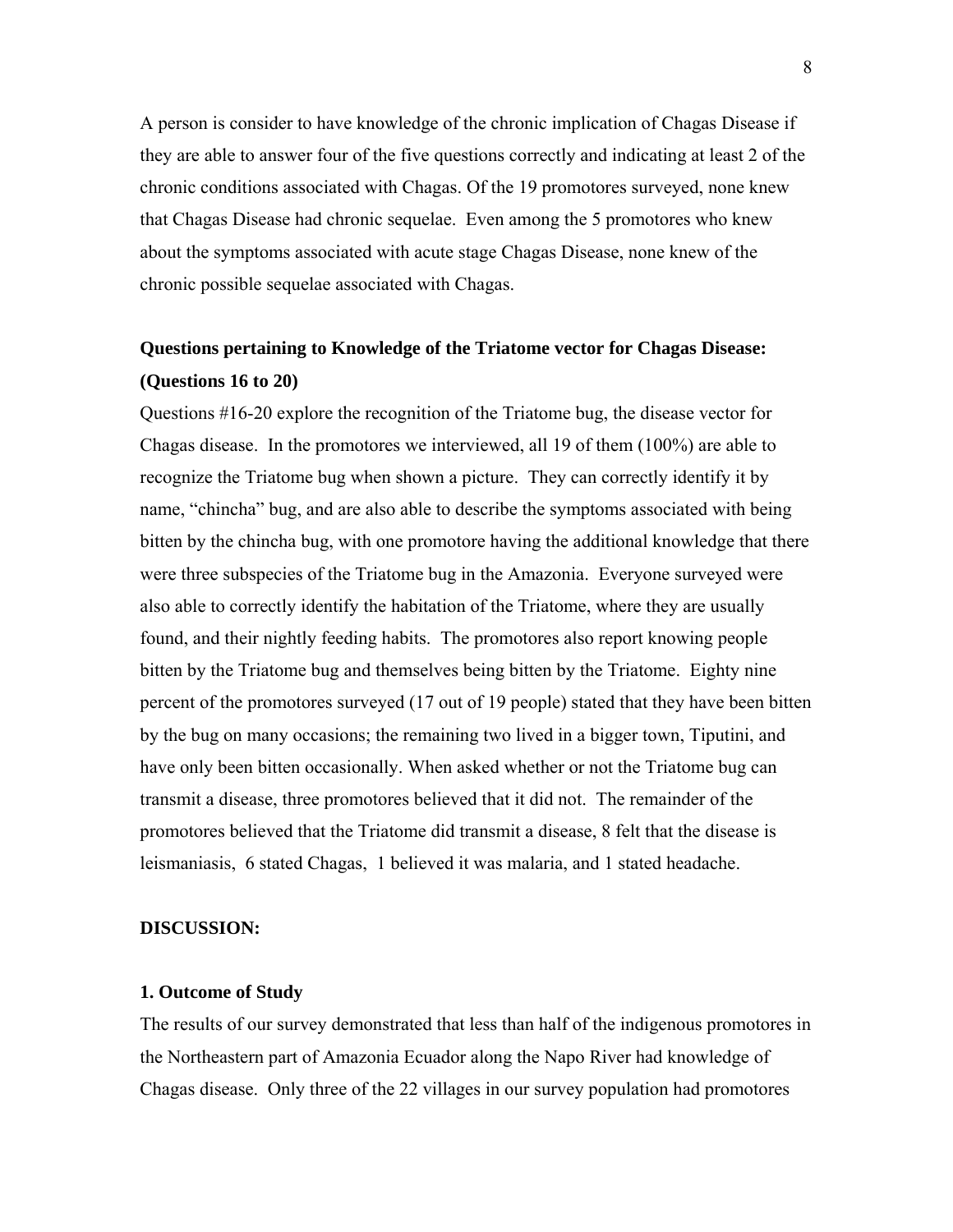who were able to recognize the acute state of Chagas disease. Of all the promotores surveyed, none of the promotores knew of the chronic implications associated with Chagas disease. When we queried for knowledge of the vector responsible for the transmission of Chagas, there was a wealth of information. Everyone surveyed was able to identify the Triatome bug, know its habitat, feeding habits, and can accurately describe the symptoms associated with being bitten by the Triatome bug. However knowledge of the vector insect does not translate to knowledge that the Triatome bug is capable of Chagas transmission. Many promotores mistakenly believe that the Triatome insect is responsible for the transmission of leishmaniasis. In addition, the identification of the Romana's sign does not necessarily correlate with the knowledge of Chagas disease infection. Chagas disease may be present in the region but its recognition is not pervasive, and there is very limited knowledge of Chagas disease even among the promotores that are able to recognize it. There is a lot of misinformation about the disease vector itself.

Chagas is reported to be present in the Amazonian Ecuador however there is little evidence that there are enough symptomatic cases to be identified. Since Chagas is a very complex disease with a short window of recognition and a requirement of years before the appearance of a sequelae, the results of our study does not come as a surprise. Serological studies done in the Amazonia region of Ecuador have reported that 1% of the population has Chagas disease and we really cannot comment on whether the region we have surveyed truly reflects this data. We can only say that the local promotores/health practitioners have a limited knowledge of the disease. As Chagas may often present with a vague acute phase and a long latency period, the recognition of Chagas becomes difficult especially without the aid of serology. Given its chronic nature, Chagas is a disease that will increase in prevalence among the people of the Amazon region and recognition of the symptoms associated with it will be helpful in assessing public health prevention methods intervention, and education.

In conducting our study, we have not missed the chance to educate as well as gain knowledge. In any research study, the conduction of the study can have an impact of the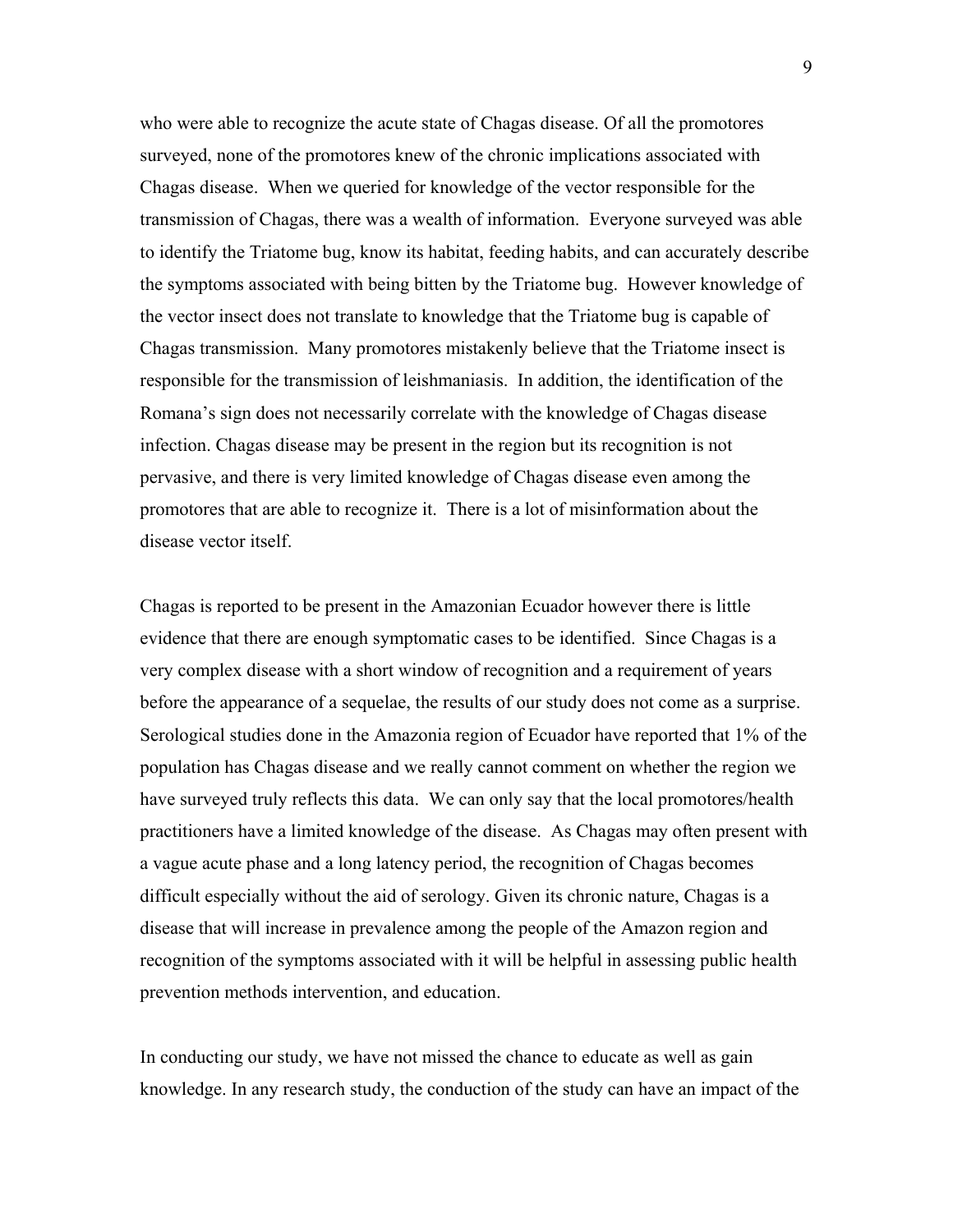study population. In this situation we hope that the process of conducting the interview itself can act as a means of increasing awareness of Chagas disease. At the end of every interview, we have taken the effort to thank the promotores for their valuable time and also to explain why we conducted the interview and why Chagas disease was important. We use the survey as a means of gaining information about the knowledge base of the indigenous promotores and also as a way of sharing information in an effort to give back to the communities we have surveyed. Therefore the interview serves no only as a way to assess the knowledge also as a means of increasing public health awareness.

Ultimately, we hope that this project will bring more recognition to the obstacles faced by the people of the Amazon region in relation to Chagas and prompt more research studies, prevention methods, and international aid.

#### **2. Obstacles to achieving overall objectives**.

The major strength of this proposal is the research question that has previously been unexplored, the answer to which will be both educational and insightful in the recognition of Chagas disease in the Amazon region.

There were several obstacles to achieve overall success. First and foremost is the remoteness of the area being studied. The trip from the nearest city to our base camp is anywhere from 8-18 hours by ferry and to get to the individual villages from our base camp we needed to rely on the services offered by locals and the availability of their motorboat. The difficulty of transportation and the time constraint led to the inability to cover all of the villages in the Agurico Province. Another limitation of this research is that this study uses largely self-reported data from local practitioners that is subject to biases as it is not backed by any serological test or techniques.

In villages where there was more than one promotores, it was difficult to isolate the promotores for separate questioning to ensure that the answer given by one promotore did not influence another. We chose not to do this for cultural reasons since our arrival in a village has brought a lot of curiosity and everyone was interested in seeing and knowing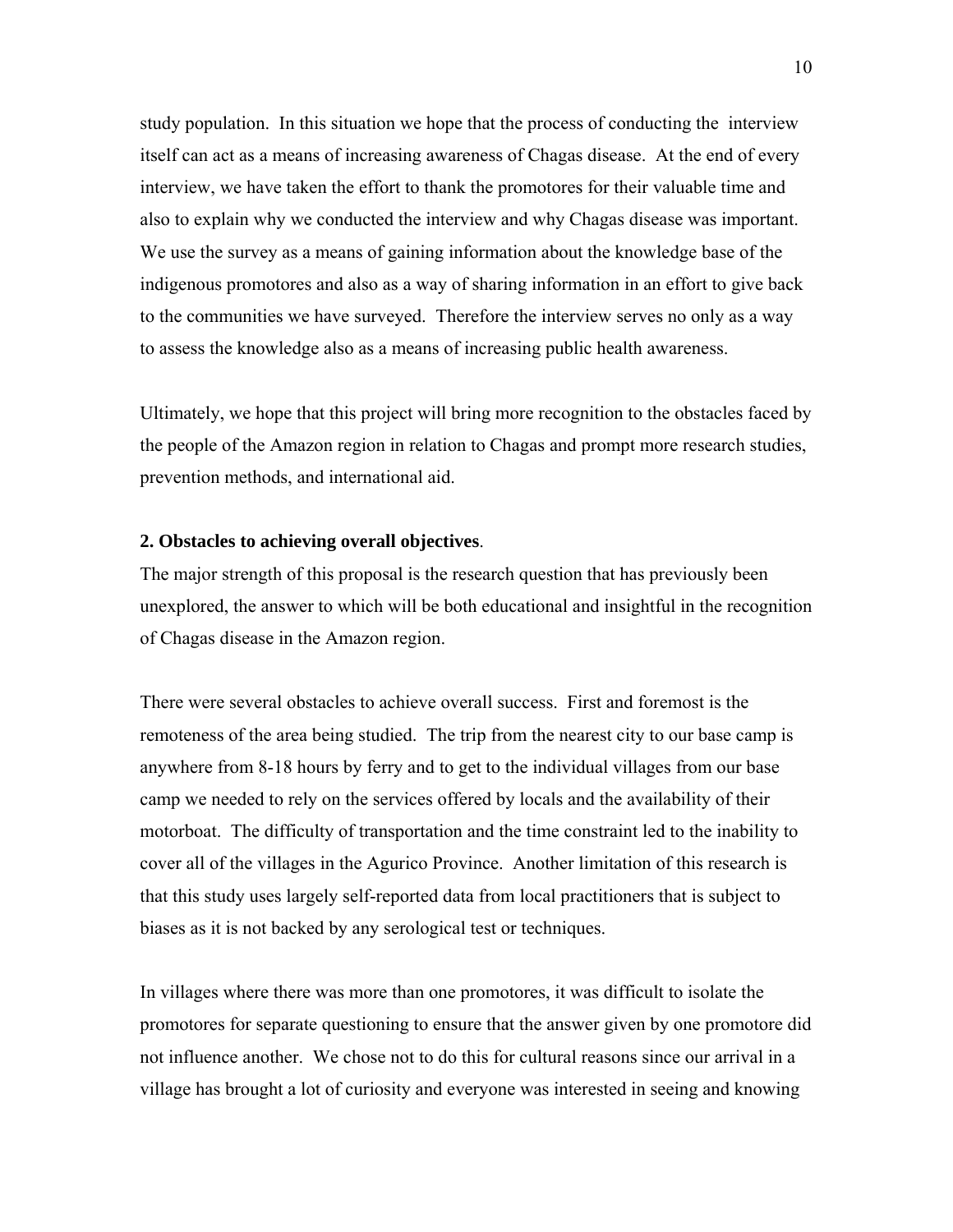what was going on. We did not want to appear secretive in any way and thus the environment under which we queried the promotores in situations where there were two or more promotores in a village is not ideal. Most of the questioning was done in front of the whole village looking on. As a consequence we have noticed that in situations where we have questioned two or more promotores simultaneously, we have received answers which are more or less the same with very subtle differences in their response. We have made every effort to allow each promotores to talk for him/herself but unfortunately people are often influenced by their peers. We consider the results we received from simultaneous interviews to be separate but must acknowledge that it could positively skew the results of our survey. Of the 5 promotores that are considered to have knowledge of the acute stages of Chagas Disease, two pairs were done in this fashion, thus only 3 villages had promotores that could recognize the acute stages of Chagas disease.

#### **3. Common themes found in this survey among the indigenous promotores**

In our investigation, we found the promotores to be very open to inquiries and willing to participate in our study. There is a variety of education experience among the promotores. Some have training with the requirement for continuing education from the closest city at least once a year whereas others act in the same capacity of a promotore and are recognized as a promotore but do not attend classes. In addition, we also found one exceptional promotore who worked for the government, had training with a field microscope, and parasitic disease education. He lived in a larger village and had the responsibility of tracking malaria and dispensing malaria medication. Of course this was an outlier as most of the promotores in the region did not have microscopes, medicine, and did not work for the government. One of the common themes we have noticed from talking to the promotores is a pervasive need for more education and training and a concern for inadequate health care.

The things that promotores wanted were universal. They include a common need for more doctors' visit, and more routine visit as oppose to the regular vaccination visits twice a year. There is also a request for dental visits. A need for medications against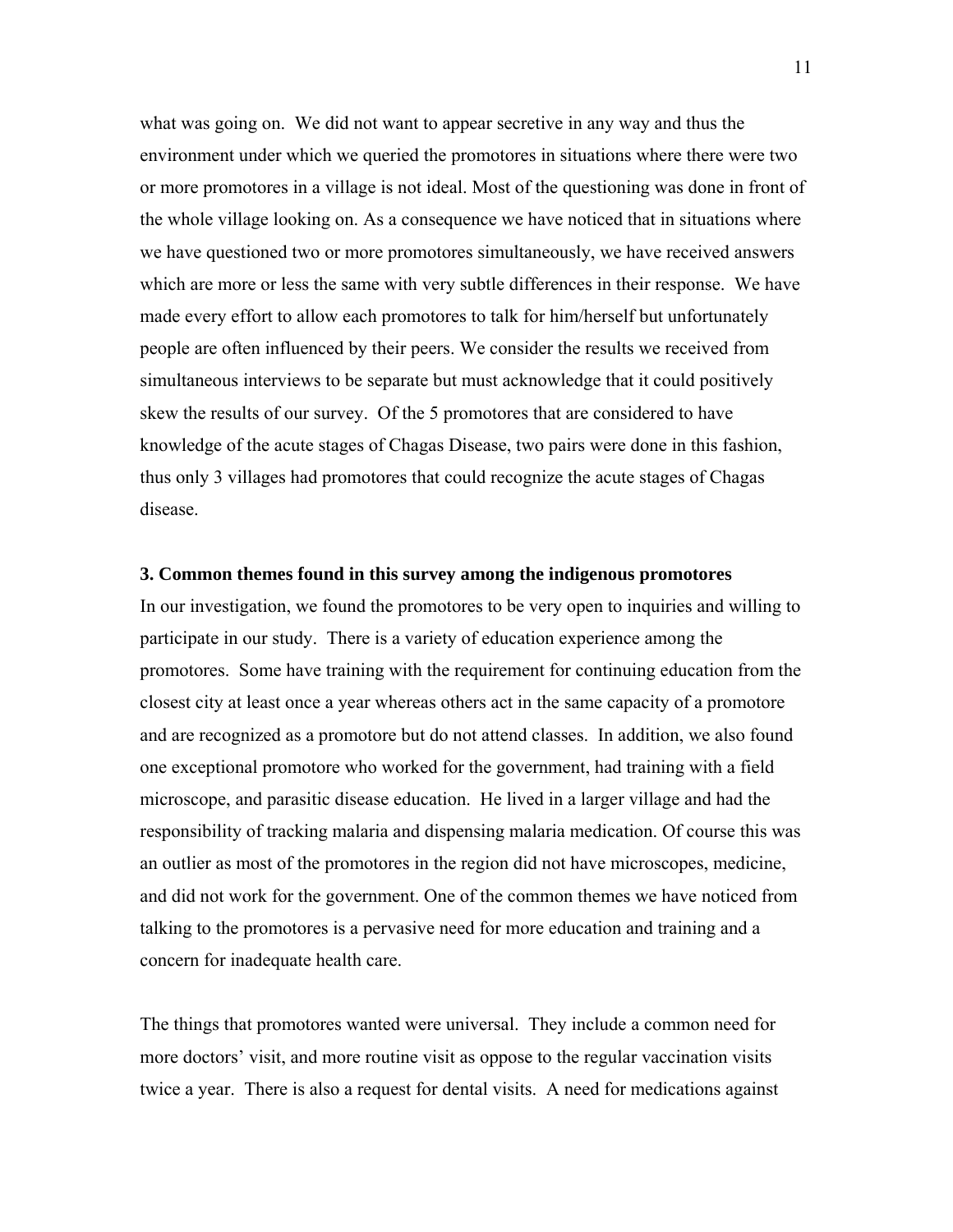common ailments such as malaria, flu, cold and other common medications along with medical equipments such as blood pressure cuffs, radio for communications, suturing equipments, and books. A means of quick transportation for medical emergencies is also a very important need among the promotores. Many of the promotores understand that there are inherent difficulties associated with a quick and efficient means of transporting the sick in the Amazon jungle. People along the Napo river have no means of walking to the doctor, they must rely on boats which are sometimes not available, and when they are available may require a trip that may take 3 hrs or more. Some promotores expressed the need for mosquito netting, stating that although the government has issued mosquito netting, they get worn out and eventually end up with holes rendering them useless. The need to work with other promotores in the region and a way of networking has also been expressed as a need in the area. Some of the promotores are interested in a means of communicating with each other. They believe that a radio communications can be useful as a means of sharing information and also as an aid for allocating resources such as the availability of boats in an emergency.

From this research experience, I've learned that education is a very important component of healthcare and disease prevention. In areas that are remote, this need is even more important and crucial. In the indigenous population along the Rio Napo, there is a scarcity of some of the most basic health needs such as clean water, adequate health care, dental care, and public health education. I've also learned that the people living along the Amazon River Basin are very generous with their time and knowledge, and willing to learn as well as teach.

#### **ACKNOWLEDGEMENTS:**

I wish to express my profound gratitude for Dr. D. Alverson and his staff members at the UNM Center for Cybermedicine and Telehealth without which none of this would be possible. I would also like to thank Dr. R. O'keefe, M. Cowel, P. Holms, and A. Alverson for their support, help, encouragement, and tenacity. Lastly, this project would not have been successful without the help of Drs. Ricardo Hidalgo, Gonzalo Cartagenova, and Manuel Sempertequi at the UTE in Ecuador.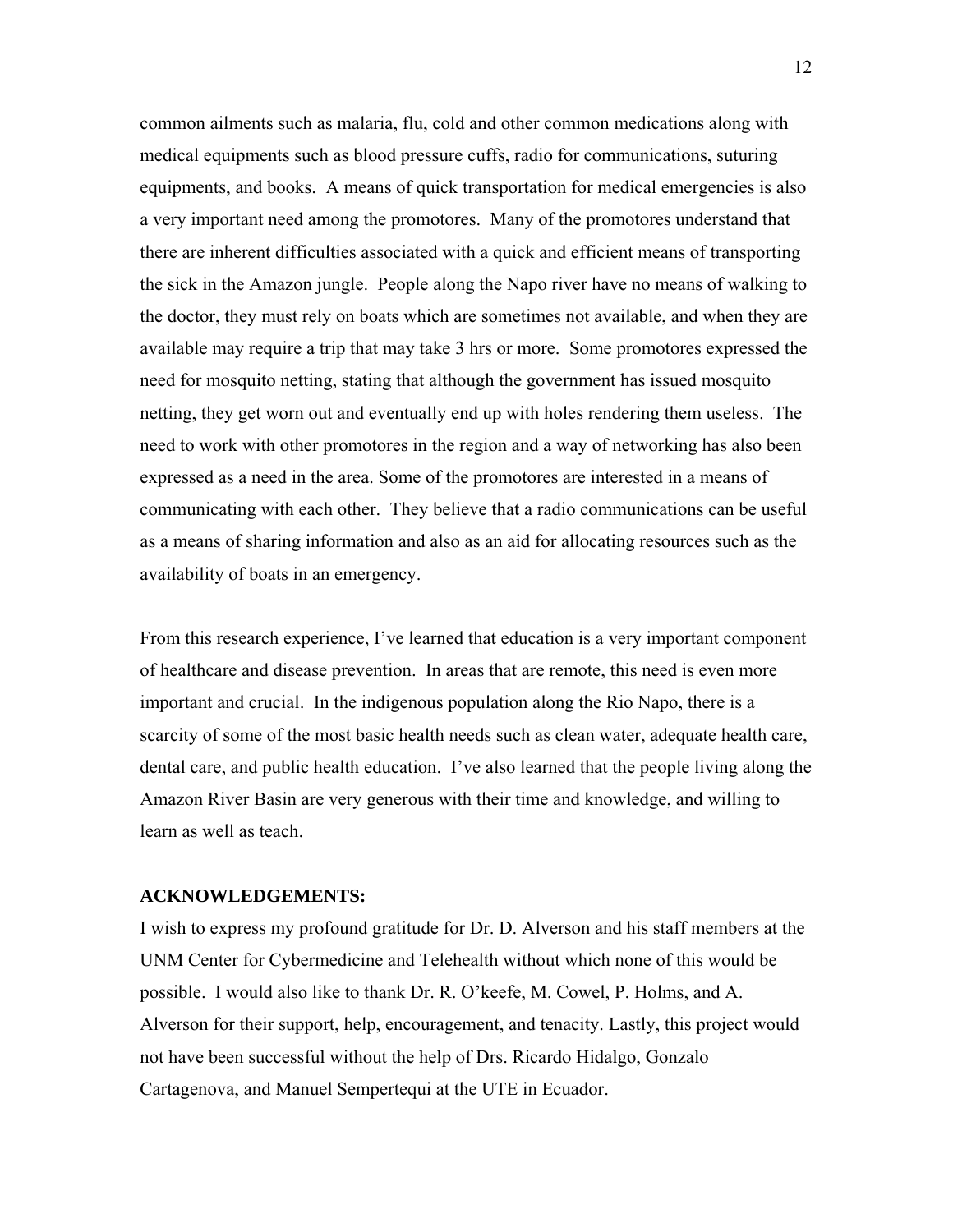#### **Appendix 1: Chagas Questionnaire**

Chagas Disease Questionnaire Encuesta Sobre el Mal de Chagas

#### **DEMOGRAPHICS: DATOS DEMOGRÁFICOS:**

Name: Nombre:

Gender: M / F Sexo: Femenino / Masculino

Age: Edad:

Years in practice: Aňos de experiencia:

Healers in the family? Yes / No ¿Hay curanderos en la familia? Sí / No

Price for service: Precio por servicio:

#### **COMMUNITY INFORMATION:**

Housing type: Wood/ Thatch/ Brick/ Other:

Presence of Peridomestic livestock: Y N Type:

Number of houses:

Location:

Latitude:

Longitude:

Altitude: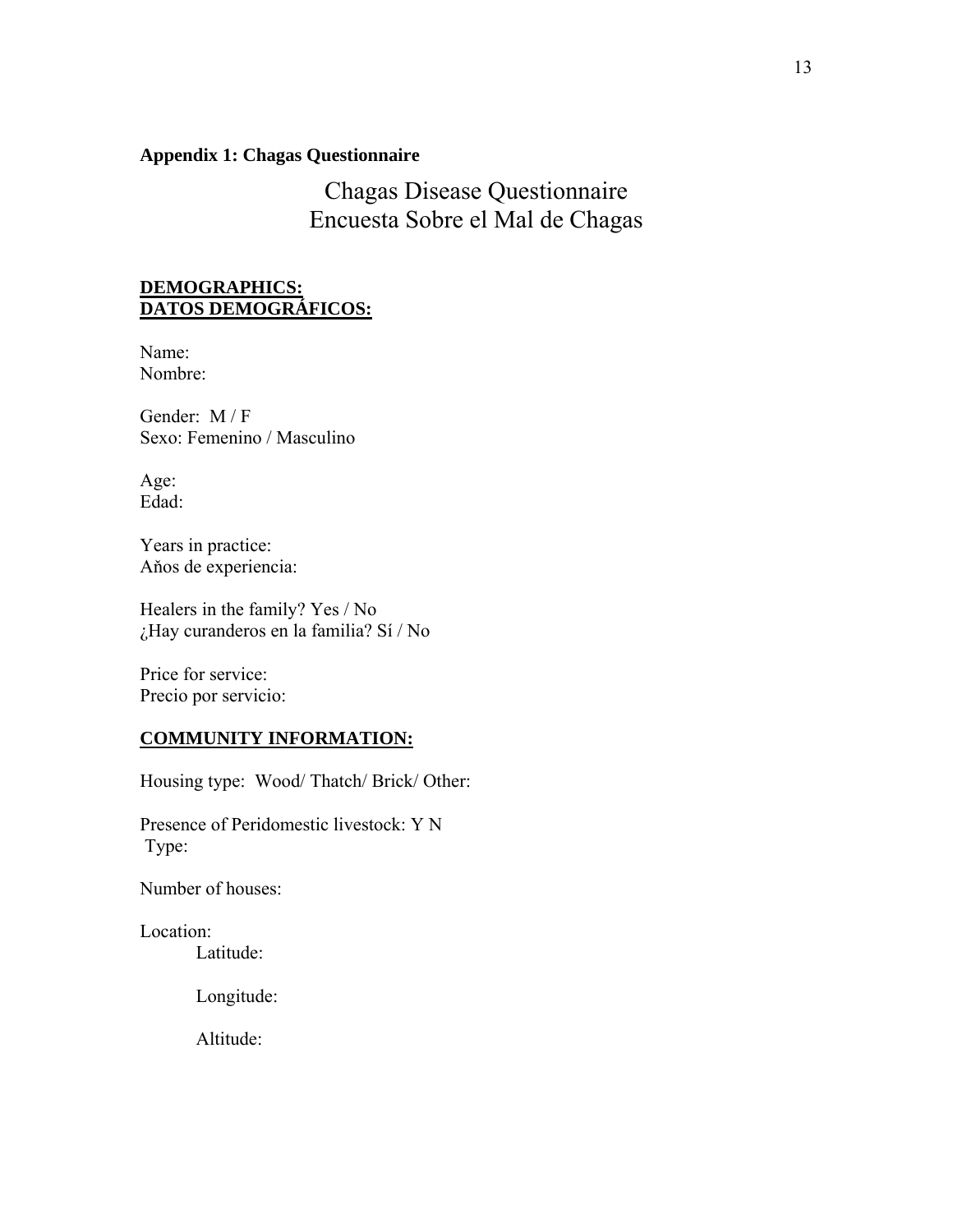#### **QUESTIONNAIRE: ENCUESTA:**

**Q1**. Have you treated people with swollen faces that look similar to this? (picture 1) ¿Ha atendido a personas con la cara hinchada como en la fotografía # 1?

 $\_$  , and the contribution of the contribution of  $\mathcal{L}_\mathcal{A}$  , and the contribution of  $\mathcal{L}_\mathcal{A}$  $\_$  , and the contribution of the contribution of  $\mathcal{L}_\mathcal{A}$  , and the contribution of  $\mathcal{L}_\mathcal{A}$ 

- $\triangleq$  (No) Skip to question# 5 (No) Pase a la pregunta # 5
- $\triangleq$  (Yes) Ask the following: (Sí) Pregunte lo siguiente:
	- 1. Can you tell me more about this symptom? ¿Me puede explicar más sobre este síntoma?
	- 2. How long does the swelling last? \_\_\_\_\_\_wks ¿Cuánto tiempo dura la hinchazón? \_\_\_\_\_\_semanas
	- 3. Is it painful or painless? ¿És dolorosa o sin dolor?
	- 4. Does it feel normal or warm? ¿Lo hinchado se siente normal ó caliente?
	- 5. Does it happen to one side of the face or both sides? ¿La hinchazón sucede en un lado de la cara ó en ambos lados?
	- 6. Does it happen more in adults or children? ¿Le sucede más a los adultos ó a los niňos?
- **Q2**. Is the swelling associated with any other symptoms? ¿La hinchazón está relacionada con otros síntomas?
	- $\bigoplus$ (No) Skip to question# 3 (No) Pase a la pregunta # 3
	- $\triangleq$  (Yes) Ask the following: (Sí) Pregunte lo siguiente: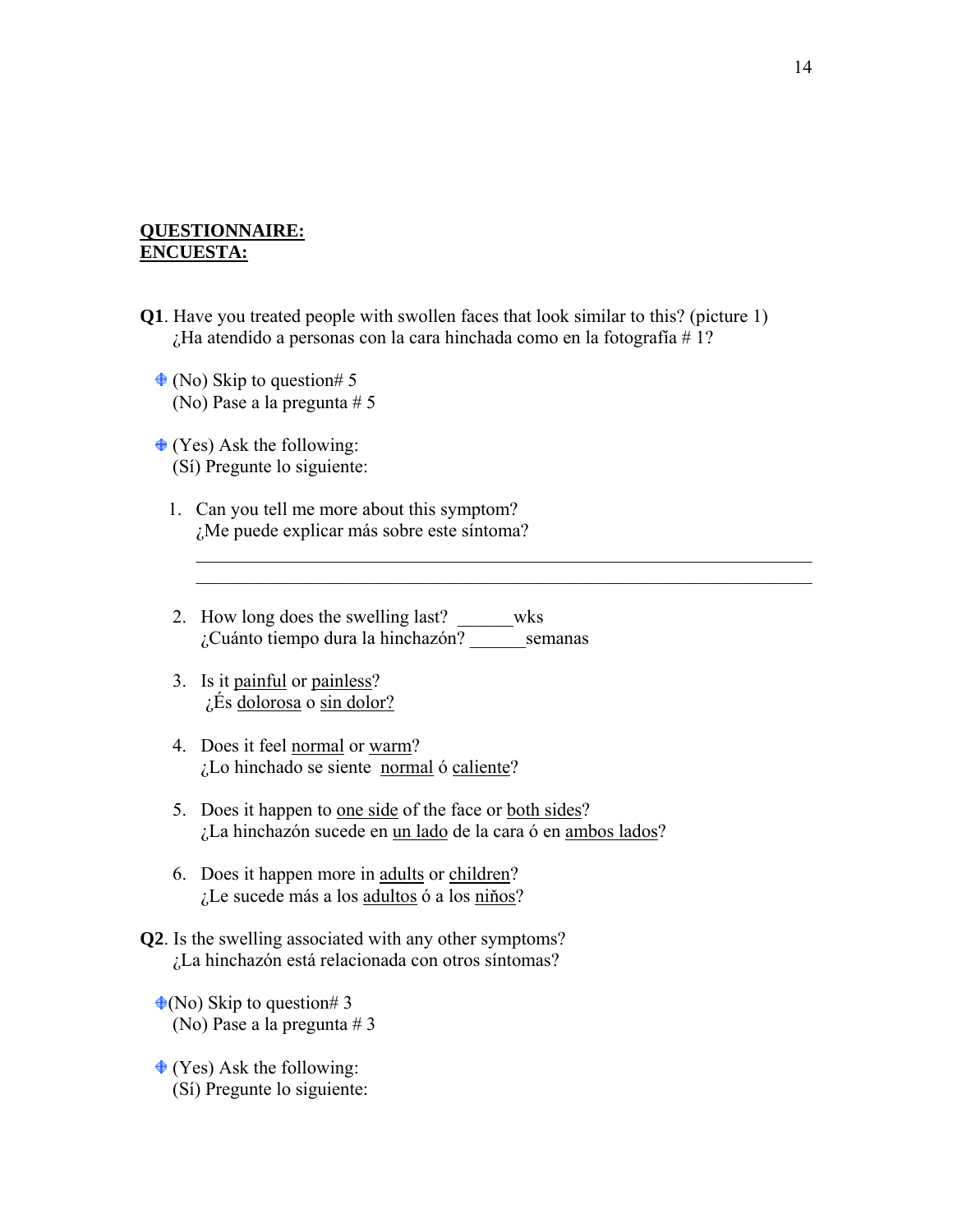1. What other symptoms do you see with the swelling? ¿Qué otros síntomas observa con la hinchazón?

 $\mathcal{L}_\mathcal{L} = \mathcal{L}_\mathcal{L} = \mathcal{L}_\mathcal{L} = \mathcal{L}_\mathcal{L} = \mathcal{L}_\mathcal{L} = \mathcal{L}_\mathcal{L} = \mathcal{L}_\mathcal{L} = \mathcal{L}_\mathcal{L} = \mathcal{L}_\mathcal{L} = \mathcal{L}_\mathcal{L} = \mathcal{L}_\mathcal{L} = \mathcal{L}_\mathcal{L} = \mathcal{L}_\mathcal{L} = \mathcal{L}_\mathcal{L} = \mathcal{L}_\mathcal{L} = \mathcal{L}_\mathcal{L} = \mathcal{L}_\mathcal{L}$ 

- 7. Do you know if it is associated with: ¿Sabe usted si está relacionada a lo siguiente?
	- a. Fever Fiebre
	- b. Chills Escalofríos
	- c. Fatigue Fatiga
	- d. Headache Dolor de cabeza
	- e. Fast heart beat Latido del corazón rápido
	- f. Slow heart beat Latido del corazón lento
	- g. Irregular heart beat (arrythymia) Latido del corazón irregular (arritmia cardíaca)
	- h. Swollen liver Hígado inflamado
	- i. Swollen spleen Bazo inflamado
	- j. Swollen feet Pies hinchados
	- k. Swollen lymph nodes Nódulo linfático (glandula) inflamado(a)
	- l. Anemia Anemia
	- m. Death Muerte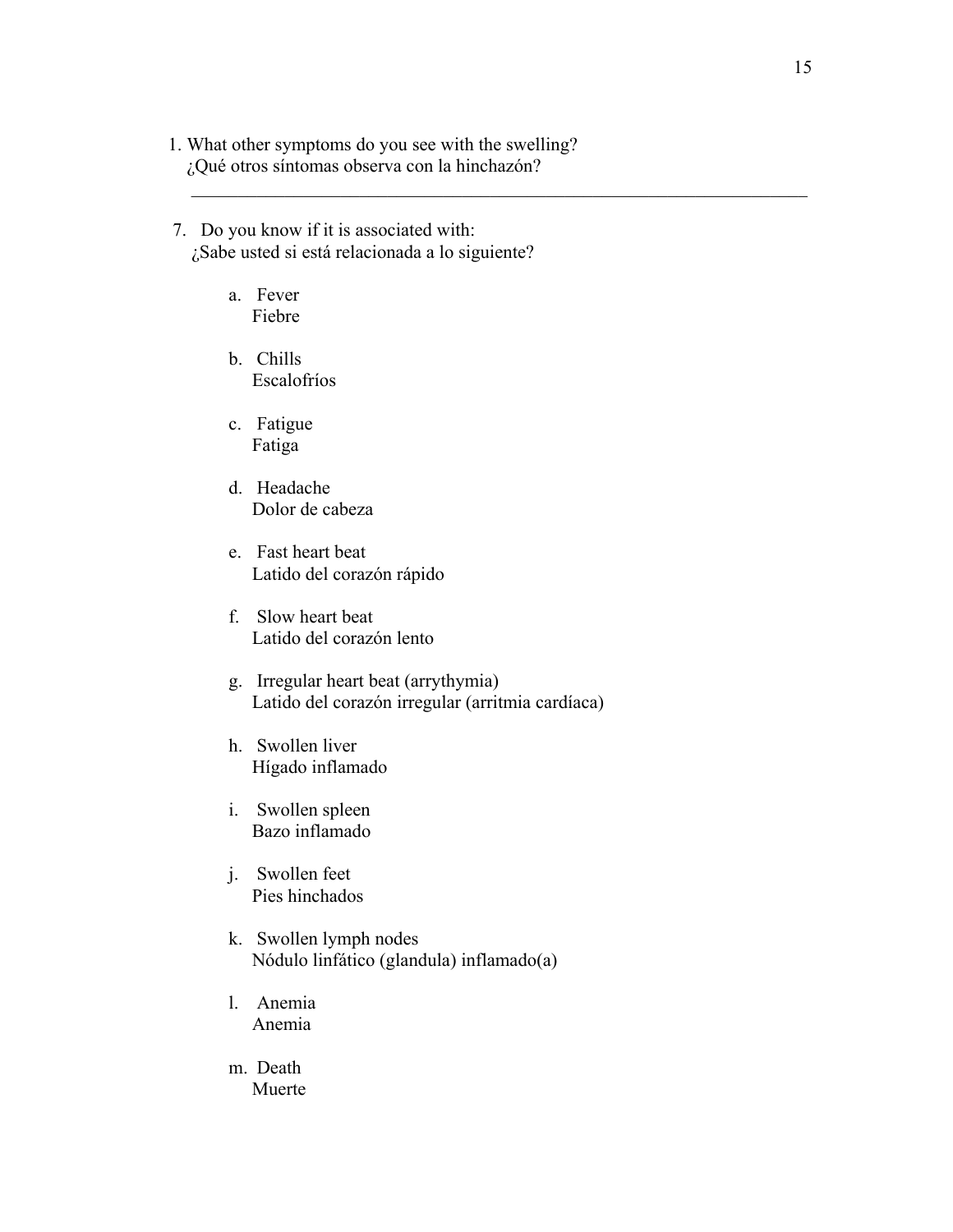n. Other, please specify:

Otro, por favor especifíque:

 $\_$  , and the contribution of the contribution of  $\mathcal{L}_\mathcal{A}$  , and the contribution of  $\mathcal{L}_\mathcal{A}$ \_\_\_\_\_\_\_\_\_\_\_\_\_\_\_\_\_\_\_\_\_\_\_\_\_\_\_\_\_\_\_\_\_\_\_\_\_\_\_\_\_\_\_\_\_\_\_\_\_\_\_\_\_\_\_\_\_\_\_\_\_\_\_\_\_\_

**Q3**. Do you think that the swelling is related to any other symptoms that occur later? ¿Cree usted que la hinchazón está relacionada a otros síntomas que se presentan después?

 $\triangleq$ (No) Skip to question# 4 (No) Pase a la pregunta # 4

 $\triangleq$  (Yes) Ask the following: (Sí) Pregunte lo siguiente:

1. What other symptoms may appear later? ¿Qué otros síntomas se presentan después?

2. When do these symptoms appear? ¿Cúanto se demoran en aparecer esos síntomas?

- a. Weeks Semanas
- b. Months Meses
- c. Years Aňos if years, ask how many: \_\_\_\_\_years si se demoran años pregunte cuantos años:
- 3. Do you know if any of the following is related to the swollen face? ¿Sabe usted si alguno de los siguientes síntomas está relacionado con la inflamación en la cara?
	- a. difficulty swallowing dificultad al tragar
	- b. difficulty urinating dificultad al orinar
	- c. coughing at night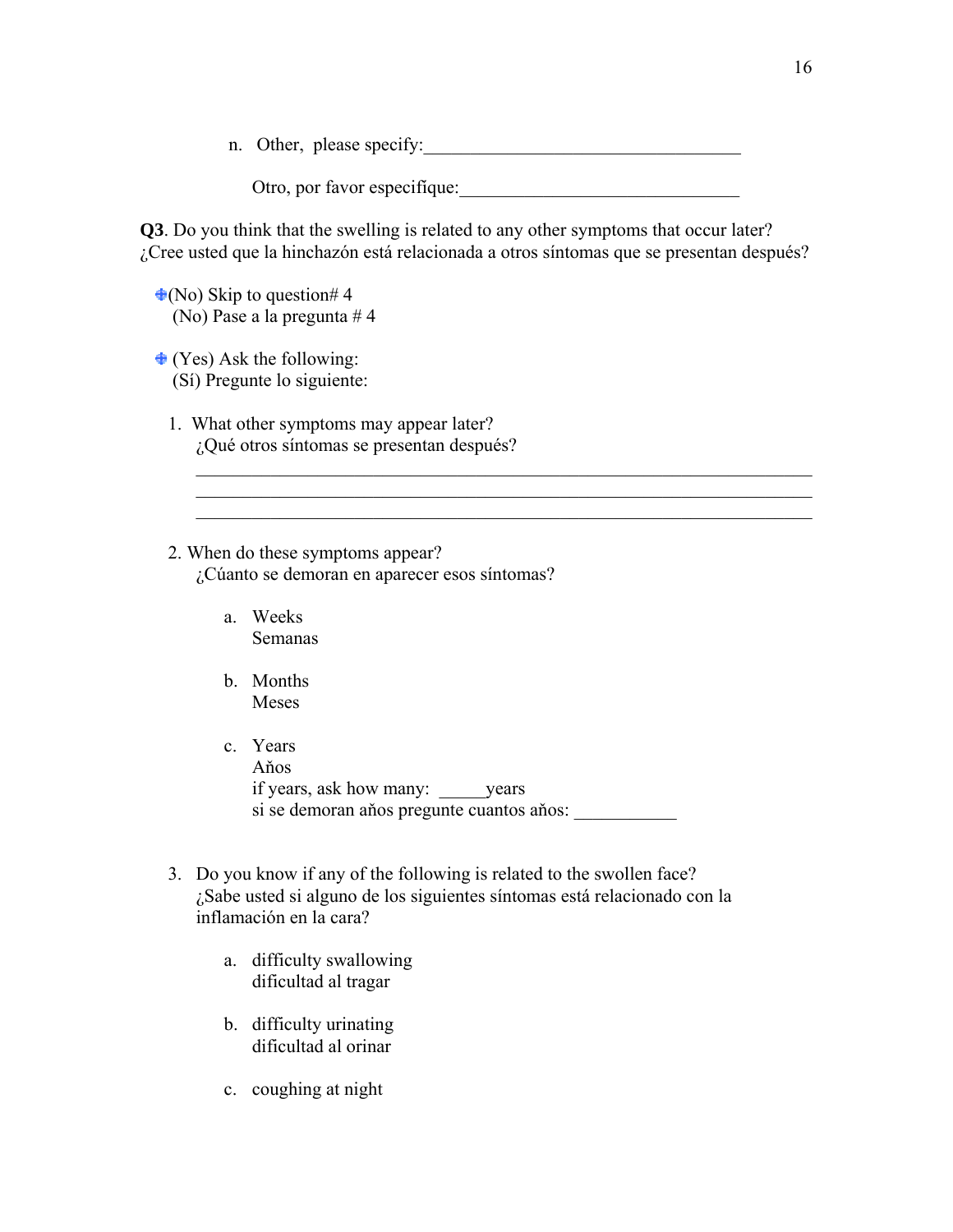tocer durante la noche

- d. coughing blood tocer sangre
- e. weight lost pérdida de peso
- f. swollen feet hinchazón en los pies
- g. vomiting vómito
- h. vomiting blood vómito con sangre
- i. painful swallowing dolor al tragar
- j. abdominal distention distensión (inchazón, inflamación) abdominal
- k. constipation estreňimiento
- l. shortness of breath with exercise falta de aire cuando hace ejercicio
- m. difficulty sleeping flat dificultad al dormir boca arriba
- n. difficulty sleeping at night dificultad al dormir durante la noche
- o. heart problems problemas del corazón

if heart problems, ask what type: si hay problemas del corazón pregunte ¿Qué tipo de problemas?

 $\mathcal{L}_\text{max} = \mathcal{L}_\text{max} = \mathcal{L}_\text{max} = \mathcal{L}_\text{max} = \mathcal{L}_\text{max} = \mathcal{L}_\text{max} = \mathcal{L}_\text{max} = \mathcal{L}_\text{max} = \mathcal{L}_\text{max} = \mathcal{L}_\text{max} = \mathcal{L}_\text{max} = \mathcal{L}_\text{max} = \mathcal{L}_\text{max} = \mathcal{L}_\text{max} = \mathcal{L}_\text{max} = \mathcal{L}_\text{max} = \mathcal{L}_\text{max} = \mathcal{L}_\text{max} = \mathcal{$  $\mathcal{L}_\mathcal{L} = \{ \mathcal{L}_\mathcal{L} = \{ \mathcal{L}_\mathcal{L} = \{ \mathcal{L}_\mathcal{L} = \{ \mathcal{L}_\mathcal{L} = \{ \mathcal{L}_\mathcal{L} = \{ \mathcal{L}_\mathcal{L} = \{ \mathcal{L}_\mathcal{L} = \{ \mathcal{L}_\mathcal{L} = \{ \mathcal{L}_\mathcal{L} = \{ \mathcal{L}_\mathcal{L} = \{ \mathcal{L}_\mathcal{L} = \{ \mathcal{L}_\mathcal{L} = \{ \mathcal{L}_\mathcal{L} = \{ \mathcal{L}_\mathcal{$  $\mathcal{L}_\mathcal{L}$  , and the contribution of the contribution of the contribution of the contribution of the contribution of the contribution of the contribution of the contribution of the contribution of the contribution of

**Q4**. What do you think is the cause of this problem? ¿Qué cree usted que sea la causa de este problema?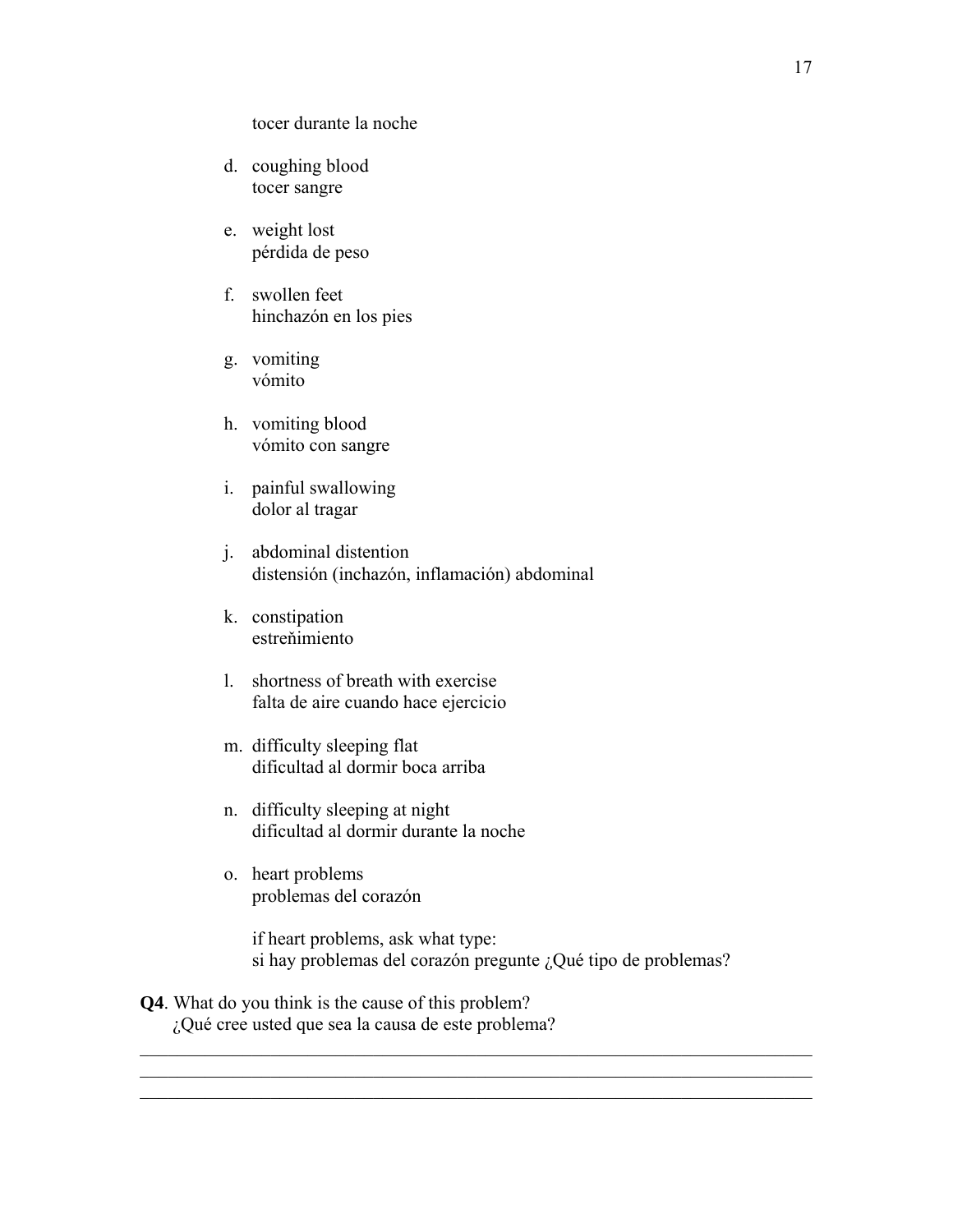**Q5**. Have you seen this insect? (picture2)  $\chi$ Ha visto este insecto? (fotografía # 2)

 $\triangleleft$ (No) Skip to question#7 (No) Pase a la pregunta # 7

 $\triangleleft$ (Yes) Do you have a name for this insect?  $(Si)$  ¿Cómo se llama?

**Q6.** Have you been bitten by this insect? ¿Lo ha picado este insecto?

 $\triangleq$ (No) Go to question#7 (No) Pase a la pregunta # 7

 $\triangleleft$ (Yes) Ask: Rarely / Occasionally / Many times (Sí) Pregunte cuantas veces: casi nunca / varias veces / muchas veces

**Q7**. Have you heard of Chagas Disease? ¿Ha escuchado hablar del Mal de Chagas?

 $\triangleq$ (No) Thank you very much. That's all the questions I have. (No) Muchas Gracias. No tengo más preguntas para usted.

 $\triangleleft$ (Yes) Please tell me what you know about Chagas Disease: (Sí) Por favor dígame lo que sabe acerca del Mal de Chagas:

 $\_$  , and the contribution of the contribution of  $\mathcal{L}_\mathcal{A}$  , and the contribution of  $\mathcal{L}_\mathcal{A}$  $\mathcal{L}_\text{max} = \mathcal{L}_\text{max} = \mathcal{L}_\text{max} = \mathcal{L}_\text{max} = \mathcal{L}_\text{max} = \mathcal{L}_\text{max} = \mathcal{L}_\text{max} = \mathcal{L}_\text{max} = \mathcal{L}_\text{max} = \mathcal{L}_\text{max} = \mathcal{L}_\text{max} = \mathcal{L}_\text{max} = \mathcal{L}_\text{max} = \mathcal{L}_\text{max} = \mathcal{L}_\text{max} = \mathcal{L}_\text{max} = \mathcal{L}_\text{max} = \mathcal{L}_\text{max} = \mathcal{$  $\_$  , and the contribution of the contribution of  $\mathcal{L}_\mathcal{A}$  , and the contribution of  $\mathcal{L}_\mathcal{A}$ 

Thank you for your participation. Gracias por participar en esta encuesta.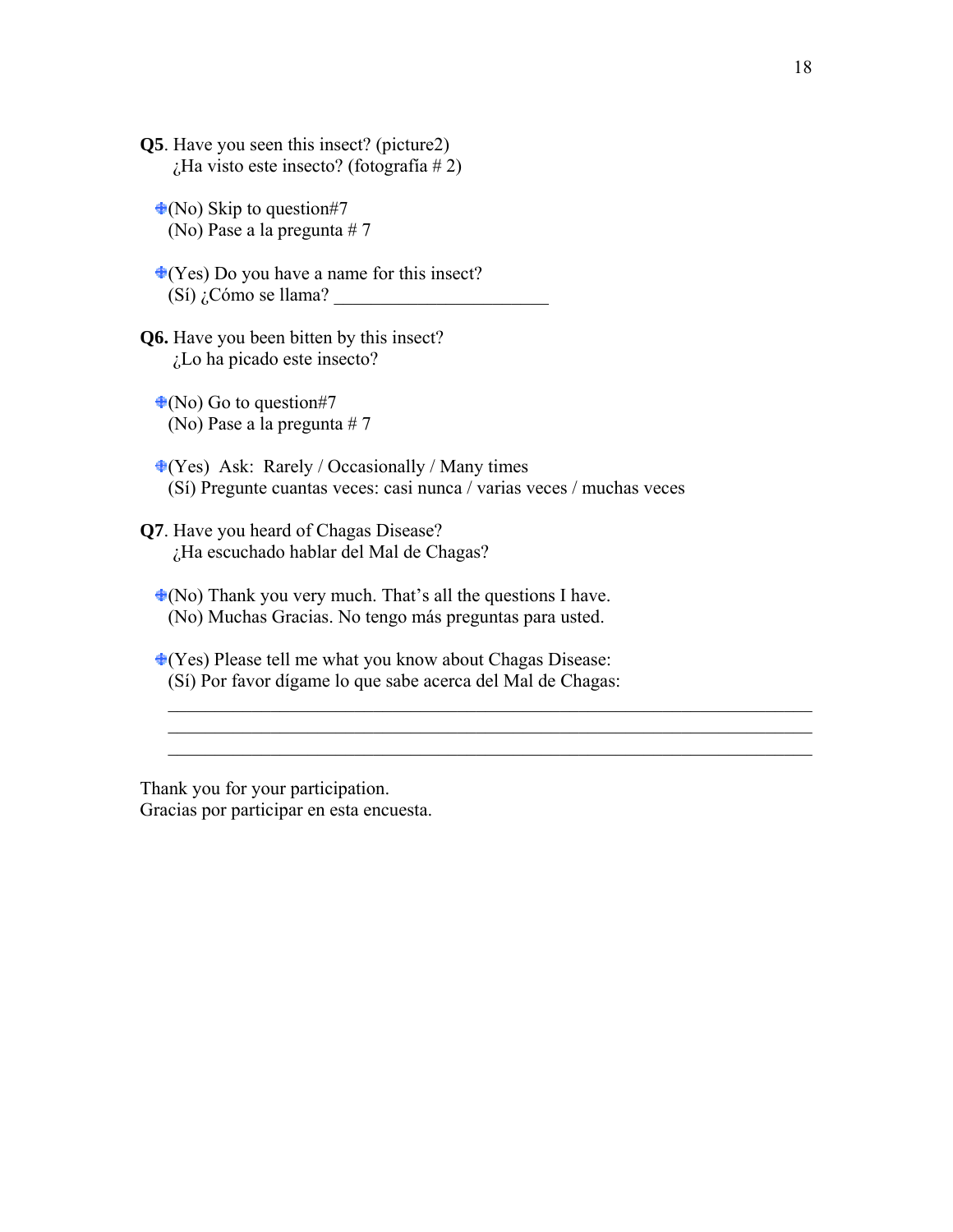### Picture1



# Picture2

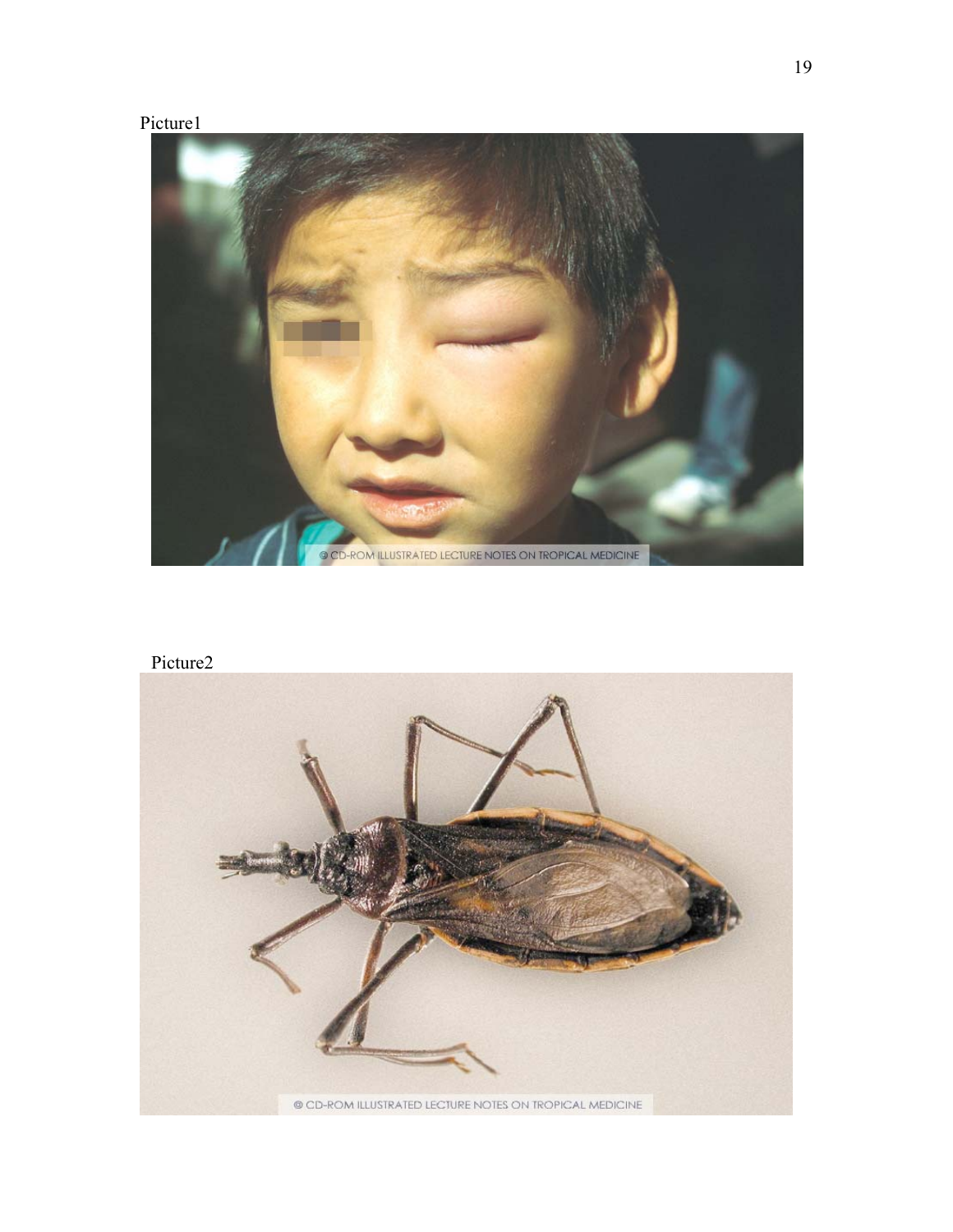#### **REFERENCES:**

- Abad-Franch F, Aguilar V HM, Paucar C A, Lorosa ES, Noireau F. 2002.Observations on the domestic ecology of Rhodnius ecuadoriensis (Triatominae). *Mem Inst Oswaldo Cruz.* Mar;97(2):199-202.
- Aguilar MH, Abad-Franch F, Racines J, Paucar A, 1999. Epidemiology of Chagas disease in Ecuador. A brief review. *Mem Inst Oswaldo Cruz 94 (Suppl I):* 387– 393.
- Amunárriz MU, Chico ME, Guderian RH, 1991. Chagas' disease in Ecuador: a sylvatic focus in the Amazon region. *Am J Trop Med Hyg 94:* 145–149.
- Bonomo, R. and Salatan, R. 2000. American Trypanosomiasis (Chagas's Disease: Trypanosoma cruzi). In R. Behrman, R. Kliegman, and H. Jenson, (Eds.), *Nelson Testbook of Pediatrics*. 16<sup>th</sup> Edition (pp. 1046-1048). Philadelphia: W.B. Saunders.
- CDC Fact Sheet (2004). Parasitic Disease Information: Chagas Disease. http://www.cdc.gov/NCIDOD/DPD/PARASITES/chagasdisease/factsht\_chagas\_ disease.htm
- Chico HM, Sandoval C, Guevara EA, Calvopiña HM, Cooper PJ, Reed SG, Guderian RH, 1997. Chagas disease in Ecuador: evidence for disease transmission in an indigenous population in the Amazon region. *Mem Inst Oswaldo Cruz 92:* 317– 320.
- Chin, J. (Ed.) (2000). *Control of communicable diseases manual* ( $17<sup>th</sup>$  ed.) Washington, DC: American Public Health Association.
- Grijalva MJ, Escalante L, Paredes RA, Costales JA, Padilla A, Rowland EC, Aguilar